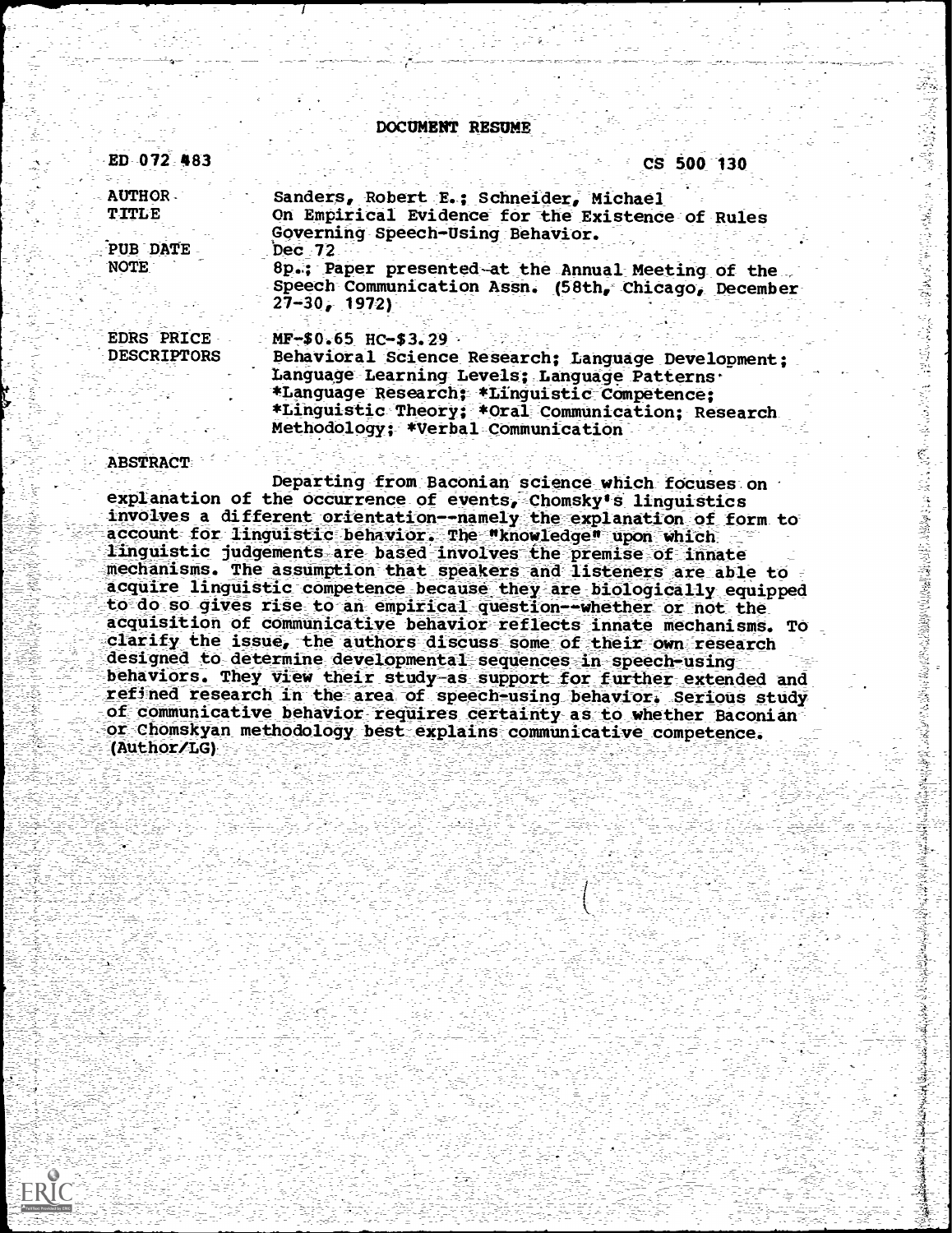## On Empirical Evidence for the Existence of Rules Governing

**"PERMISSION TO REPRODUCE THIS COPY**<br>RIGHTED MATERIAL HAS BEEN GRAN<sup>TED</sup> Speech-Using- Behavior RIGHTED\_MATERIAL HAS BEEN GRAMFO<br>Robert E. Sanders

U.S. DEPARTMENT OF HEALTH,<br>
EQUCATION A WELFARE<br>
OFFICE CF.EDUCATION<br>
THIS DOCUMENT HAS BEEN REPRO-<br>
DUCED EXACTLY AS RECEIVED FROM<br>
THE PERSON OR ORGANIZATION ORIGINATING IT POINTS OF VIEW OR OPIN-<br>
IONS STATED DO NOT NEC REPRESENT OFFICIAL OFFICE OF EDU. CATION POSITION OR POLICY

 $\frac{1}{2}$ 

医尿病毒病

(医气管器医气

 $\mathcal{A}$ 

 $\mathbb{Z}_l$ 

电子工程

3

Ś

 $\frac{1}{\lambda}$ 

07248

N,

Robert E. Sanders and Michael Schneider TO ERIC AND ORGANIZATIONS OPERATING

Michael Schneider UNDER AGREEMENTS WITH THE US. OFFICE --OF EOUCATION- FURTHER REPRODUCTION OUTSIOE THE ERIC SYSTEM REQUIRES PER. MISSION OF THE COPYRIGHT OWNER"-

- 実践文学

ŽŚ

The term "communicative competence" has been cropping up in literature related to communication research-with increasing frequency. The problem with this is that the term "communicative competence" commits us to a major departure from Baconian science, the same departure which has been taken by Chomsky's linguistics. Baconian science, the science of causation, focuses on explaining the occurrence of events, but Chomsky's linguistics has a very different orientation--namely, explaining the form, not the occurrence, of linguistic events. The necessity of accounting for the form of linguistic events is obvious as soon as we consider linguisticbehavior. Linguistic behavior does not just consist of constructing and interpreting sentences. Linguistic behavior is creative, in that speakers and hearers can deal with sentences which are wholly new to them, and it entails making perceptual judgments about sentences including those which are new--sentences may be perceived as nonsense, as ambiguous, as synonymous with other sentences, as contradictory. No explanation of the occurrence of linguistic events can explain how such judgments are possible. They can be accounted for only if there is an order, an inherent form, in linguistic events which speakers and hearers "know" (in some sense) and base such judgments on. The linguistic behavior of speakers and hearers must, at least in part, be accounted for in terms of the form, not the occurrence, cf linguistic events.  $\pm$  is such an account that Chomsky's linguistics is working toward.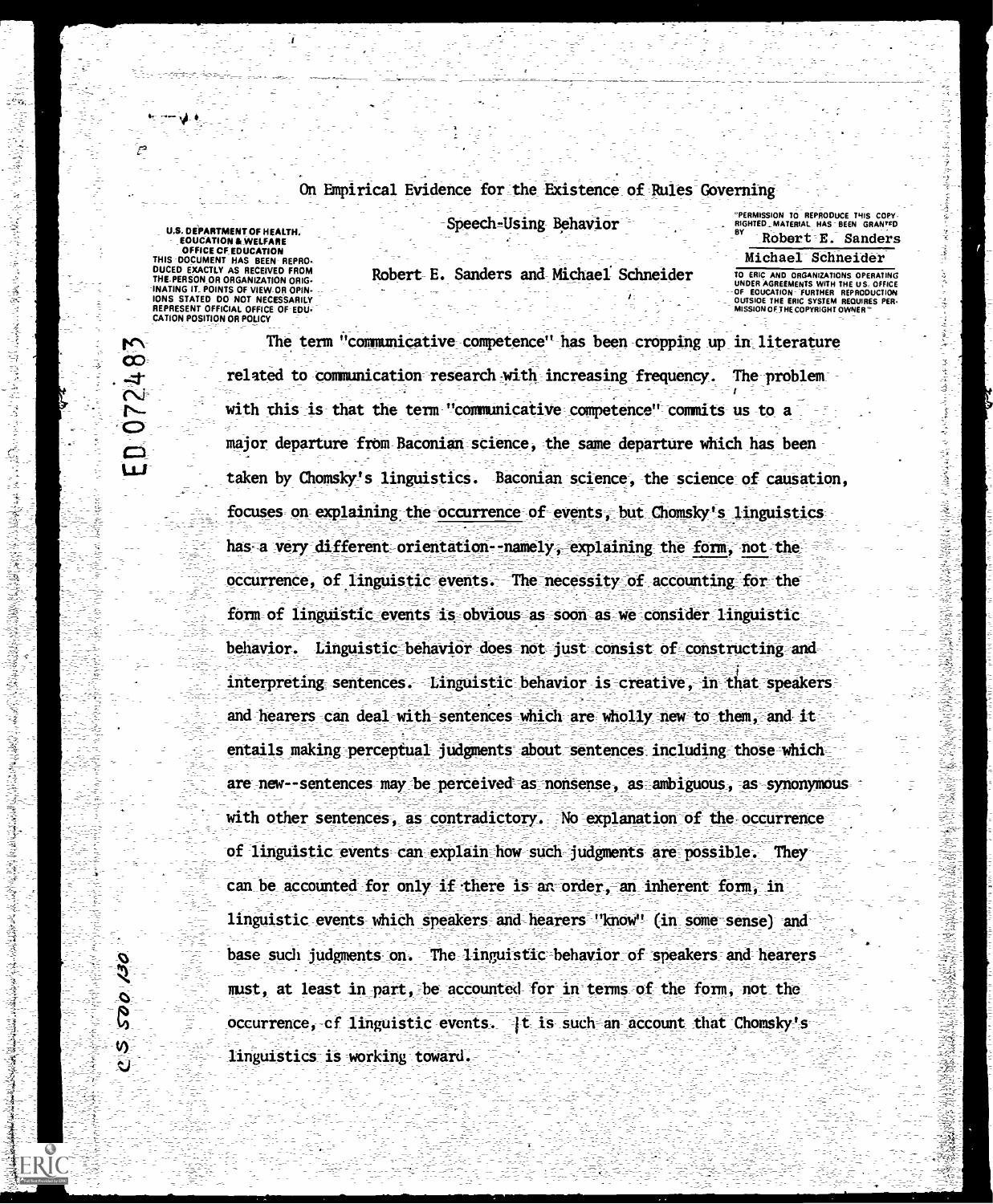Now, Chomsky's linguistics entails the premise that speakers and hearers "know" the forms inherent in their language-such "knowledge" is called linguistic competence. Use of the term "communicative competence"--ostensibly coined from the jargon of Chomsky's linguistics-implies a very strong claim: that we consider communicative behavior to permit creativity and to reflect inherent forms which communicators "know" and base perceptual judgments on. If we do not intend such a claim then our use of the term is misleading, if not vacuous.

ひきつき ちょうこうこうきょう

ś

ś 

不忘红菜

e

ERIC

Whether or not we intend such a claim, the fact is that at present we have absolutely no basis for making it. lowever, there is also no reason at present to deny that an explanation of communicative behavior requires us to account for communicative form. The status of the term "communicative competence" is, in other words, unclear: we have no basis for deciding whether it is a fraud.

But the present value of the term is that what it compels us to be uncertain about is of great importance. Our uncertainty reflects the fact that we now have two distinct sciences to choose between in studying communicative behavior. On the one hand there is Baconian science, until recently the only science. On the other hand there is the science represented by Chomsky's linguistics, which differs from Baconian science in the kinds of explanations sought, in methodology (concerning both the formulation and verification of hypotheses) and in the relationship between theory and empirical data. When we ask whether the term "communicative competence! is legitimate we are asking whether we can explain communicative behavior in terms of the conditions for its occurrence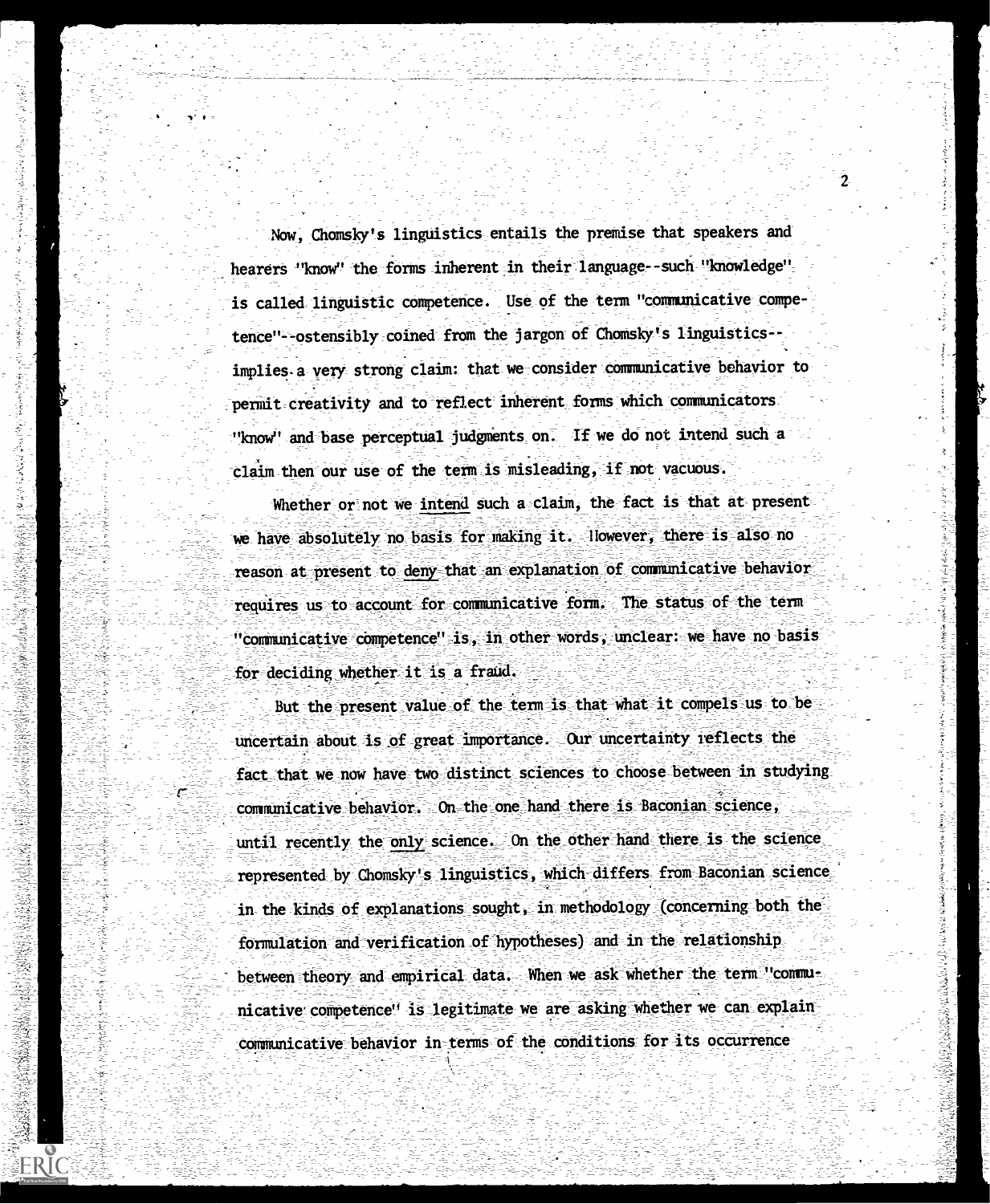$(science<sub>1</sub>)$  or whether we must account for the forms of communicative behavior (science<sub>2</sub>). This is a new kind of quandry: how to make a wellmotivated choice between. competing sciences.

Fortunately the choice between these competing sciences does not. depend on metaphysical speculation. There are empirical differences between phenomena which can be explained within Baconian science, and phenomena which require us to account for their form. First, and most obvious, it would be absurd for us to depart from Baconian science if there is no inherent form in communicative behavior. Or to put this another way, we cannot justify a departure from Baconian science unless forms of communicative behavior are perceptually real. Do communicators make judgments about communicative events which must be based on the form of those events? Clearly, this is a question of empirical fact.

Another point of empirical comparison has to do with the question of innate mechanisms. Linguists assume and it is a controversial assumption--that speakers and hearers are able to acquire linguistic competence because they are biologically equipped to do so. This would explain why language is acquired at a particular stage of development, why the process of acquisition entails a particular set of stages across children and across languages, and why all of this takes place regardless of intelligence or parental input. Since the notion of "competence" is so closely tied to the presumption of innate mechanisms, we cannot use the term legitimately unless the development of communicative behavior also reflects the existence of such innate mechanisms.

**ERIC** 

3

ふくろう ちょうこう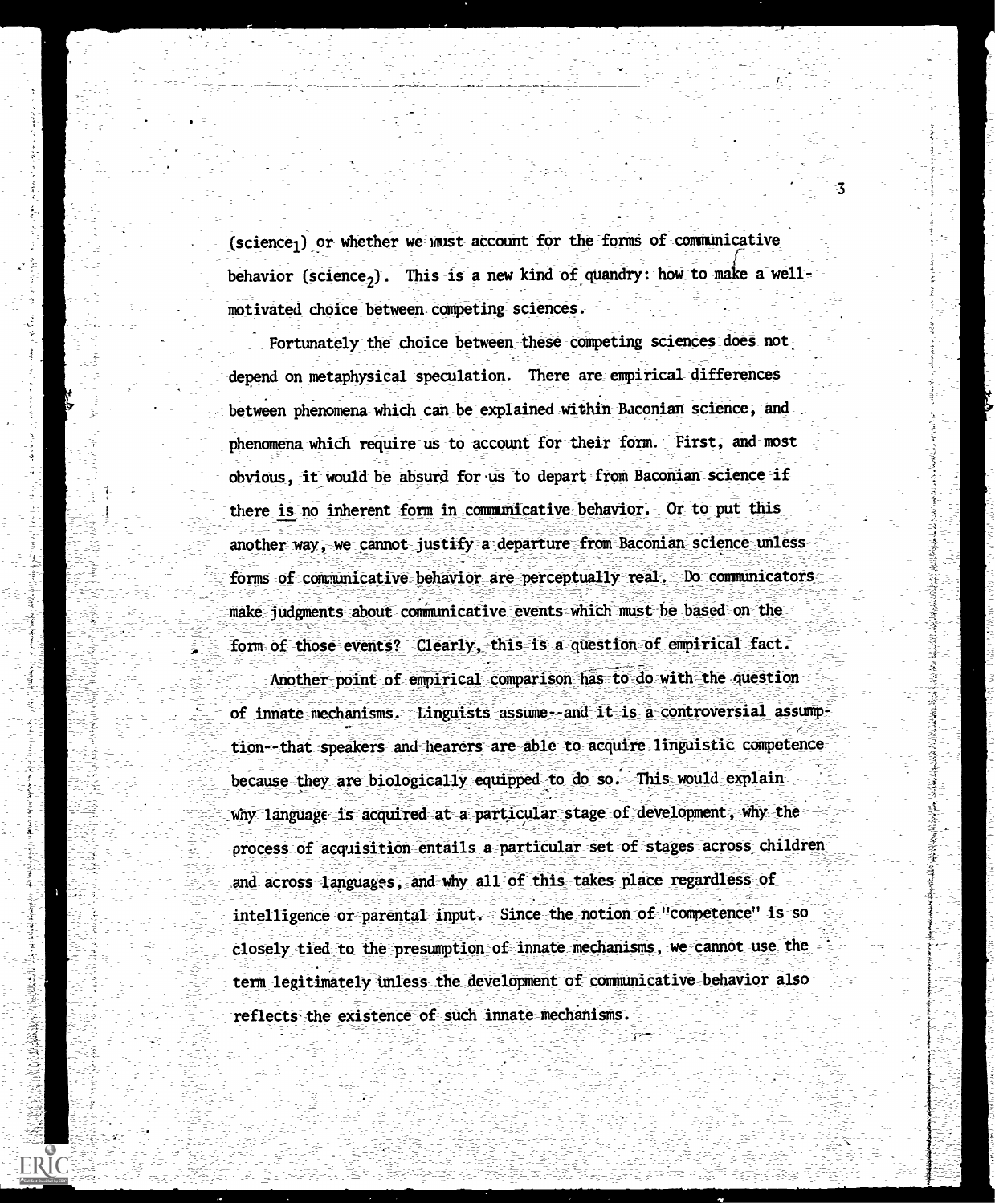Whether the acquisition of communicative behavior reflects innate mechanisms is an empirical question. Some research we undertook this past summer is relevant at this point because it focused on the acquisition of communicative behavior and was intended as an inicial treatment of the question of innate mechanisms. We decided to introduce this work here not because we feel it is conclusive but because it suggests some of the problems this kind of research is likely to encounter.

If communicative behavior is acquired at a particular period of development--as it would have to be to support the presumption of innate mechanisms--then it should be possible to locate a particular age at which communicative behavior energes, regardless of parental input. To determine whether there is such an age, we observed children between the ages of two and five at play in a pre-school, and also questioned their parents about the ages at which the children had undergone relevant behavioral change. Further, to determine the extent to which observed behaviors might have been caused, we questioned the parents about the kinds of input they had given their children.

Before we began our observations, we hypothesized that only after children had acquired communicative behavior would they be able to make judgments about communicative acts. So our intention was to observe the children for signs of such judgments, and then to determine the age of those children who had (in this sense) acquired communicative behavior. While there are a number of problems with this procedure we abandoned it mainly because it quickly became apparent that children under five

ERIC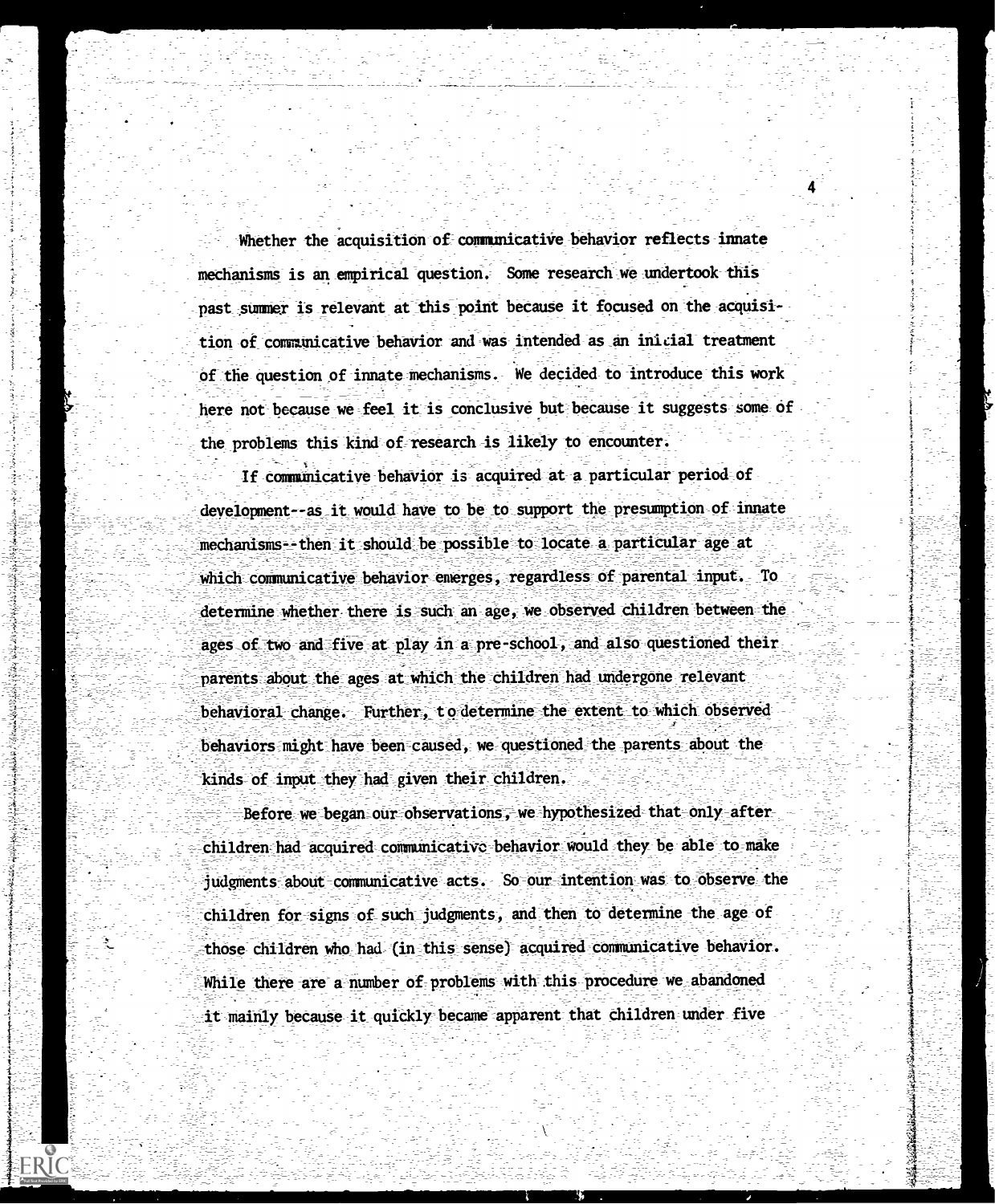years old do not sustain mature communicative behavior.

Yet it was clear from observing the children that there were behavioral differences among them, and that the differences were related to age.. The younger children consistently made little or no effort to alter the actions or attitudes of others, whereas such efforts were common among the older children. Two anecdotes will illustrate this:

Two of the younger boys--they will be called A and B-agreed to "play trucks" with each other. Each of them had a truck and they sat near each other on the floor. The game consisted of each boy moving his truck around, and ignoring the other unless the trucks were on a collision course. Then each would independently decide how to proceed: sometimes they both pulled their trucks away, sometimes they both sought a collision, sometimes one started to pull away while the other sought a collision. There was no discussion--the other truck was always a sudden addition to the environment to be. dealt with as such. After A and B had continued in this way for a few minutes, a third boy,  $C$ , came over with a larger truck and began smashing A's and B's trucks. Without a word to each other or to C, A and B moved their game. C followed. A and B moved again. C followed. A and B<br>then abandoned their game and each other and went on to other things.

This behavior is very unlike that of some of the other children.

Three of the older boys - M, N, and P -were on the swings together. M and N knew how to propel their swings, while P did not, so M and N began vigorously swinging leaving P dangling on a motionless swing. As M and N were swinging they discussed the violence of their motion, their heights with respect to each other and with respect to objects around them. P suddenly interrupted this to announce that his older brother would attend the school the next day and that the brother could beat everybody up. M and N began talking to P about his brother, and sought reassurances that whoever the brother beat up it would not be them. Then M asked whether the brother could swing higher than he had, and M and N then resumed their original conversation. Almost immediately P announced that the engine mounted on back of a nearby parked truck was used to operate carnival rides. He explained that he had seem such engines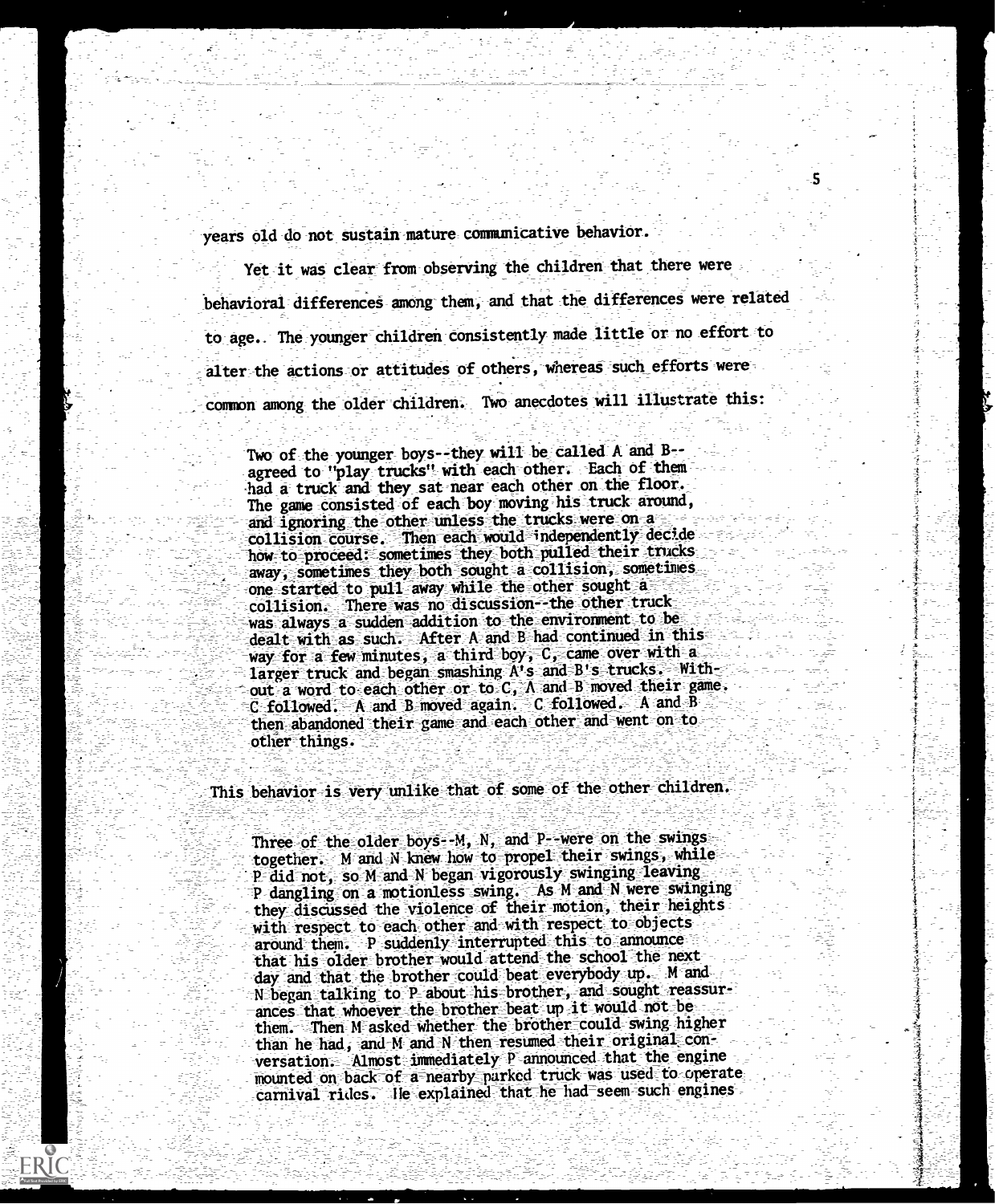at other carnivals. And then he announced there would be a carnival there the next day. Within seconds, M and N left off swinging and the three boys went to get a better look at the truck.

Since everyone has a "best definition" of communication, there might be skepticism about calling P's behavior communicative. While we think it was, it will save controversy if we say that P exhibited speech-using behavior whereas A and E did not. That is, P deliberately used speech to achieve certain goals. What is important here is not that the older children had acquired social motivations which call for speech-using behavior--they had also acquired some ability to act on these motivations by engaging in speech-using behavior, since their strategens would have been unrecognizable otherwise. It turned out that all of the children over 4-6 and none of the children under 3-6 engaged in speech-using behavior, while children close to their fourth birthdays varied in this respect. We concluded that there is a particular point when speechusing behavior emerges, a few months on either side of the fourth birthday.

To obtain further support for this we submitted questions to the parents about the ages when behaviors we considered relevant had emerged. (We sent out 17 questionnaires and of those 11 were returned; 5 of the  $6$ parents of children over 3-6 returned questionnaires.) The parents! responses somewhat undercut our conclusions. Though the children over 3-6 had similar behavioral patterns, these occurred among some of the younger children also. All of the children over 3-6 had "best friends," but so did 60% of the younger children; each of the six children over 3-6 had shown interest in adult conversations, but so had 60% of the younger children; and continuing this pattern, five of the six children over 3-6 had

**ERIC**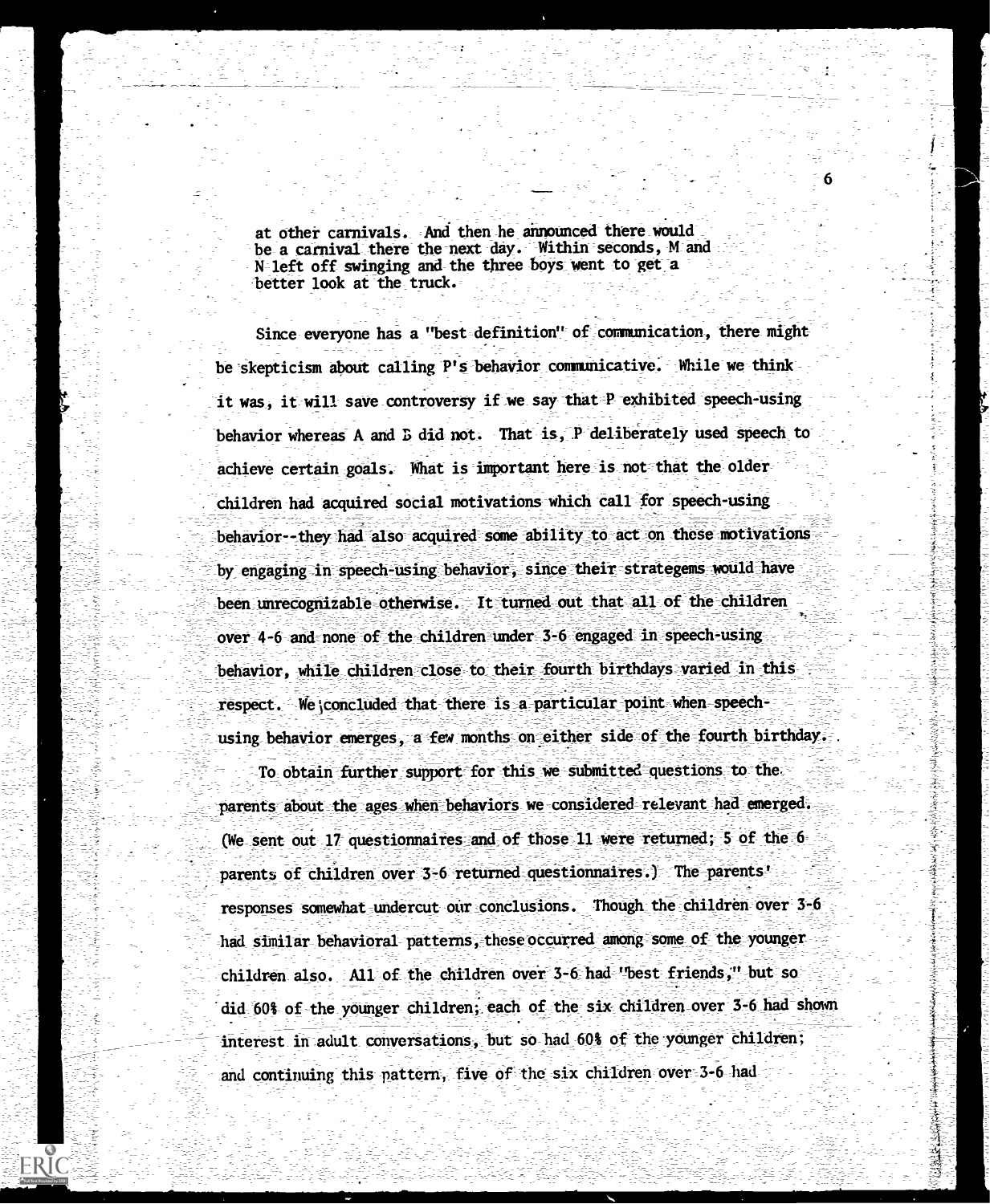exhibited preferences for particular people, but so did half of the younger children. In short, there was enough evidence of behavior among the younger children which we had associated with speech-using behavior to raise doubts about the existence of a specific age when such behavior emerges.

Of course, the evidence supplied by the parents is not highly reliable, if only because we have no guarantee that the behaviors we questioned them about really do have any connection with speech-using behavior. The behavioral differences we observed are, as far as we are concerned, indisputable, but there is no gainsaying that there is good reason for skepticism and further research.

We also questioned the parents about environmental factors which might have been responsible for the speech-using behaviors we had observed. Our interest here was only in responses concerning those older children who had acquired speech-using behavior. We found only three environmental factors these children had in common: their parents' religion, their parents' occupations, and the kinds of television programming watched. On the other hand, there were a number of differences between the children: the amount of television watched, the extent of the parents' educations, and the time enrolled in pre-school all varied greatly across the older children.

The most significant difference in the children's environments, however, was in the ways that the parents helped their children out of difficulties with playmates. In some cases the parents discussed